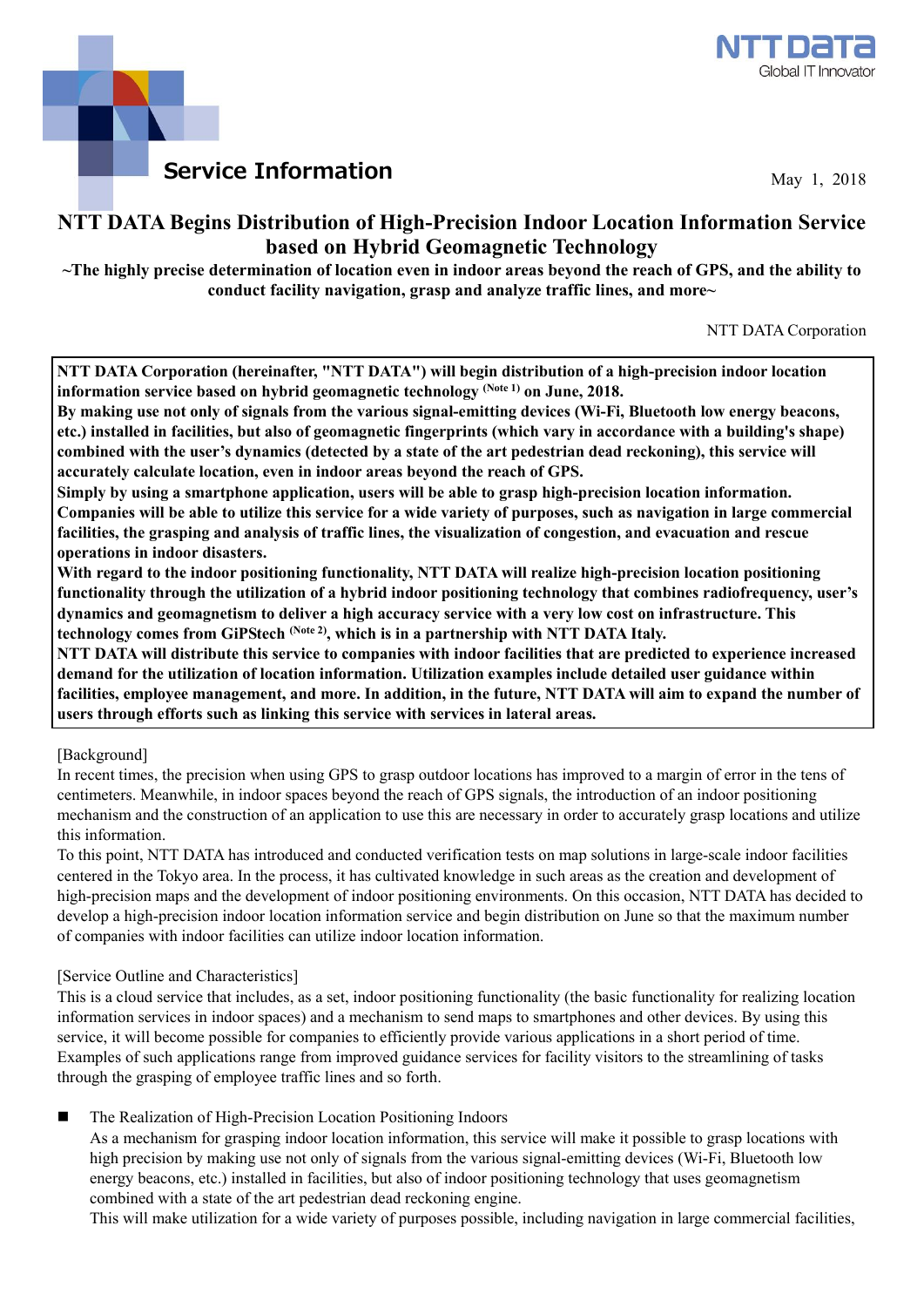the grasping and analysis of traffic lines, the visualization of congestion, and evacuation and rescue operations in indoor disasters.



Diagram 1: Outline of Location Information Service Foundation

With regard to the realization of indoor geomagnetic positioning, this service employs a technique in which it accurately calculates location by creating a magnetic map using signals and magnetic data from an on-site survey (collected in a walk-through survey), and then matches that magnetic map with information acquired by users' smartphones combined with radiofrequency signals (coming from WIFI networks or Bluetooth beacons) and the user's dynamics estimated by a pedestrian dead reckoning engine. Through this, users will be able to grasp high-precision location information simply by using a smartphone application.



Diagram 2: Indoor Positioning Mechanism Using Geomagnetism

## [Toward the Future]

NTT DATA will distribute this service to companies with indoor facilities that are predicted to experience increased demand for the utilization of location information. Utilization examples include detailed user guidance within facilities, employee management, and more. In addition, in the future, NTT DATA will aim to expand the number of users through efforts such as linking this service with services in lateral areas.